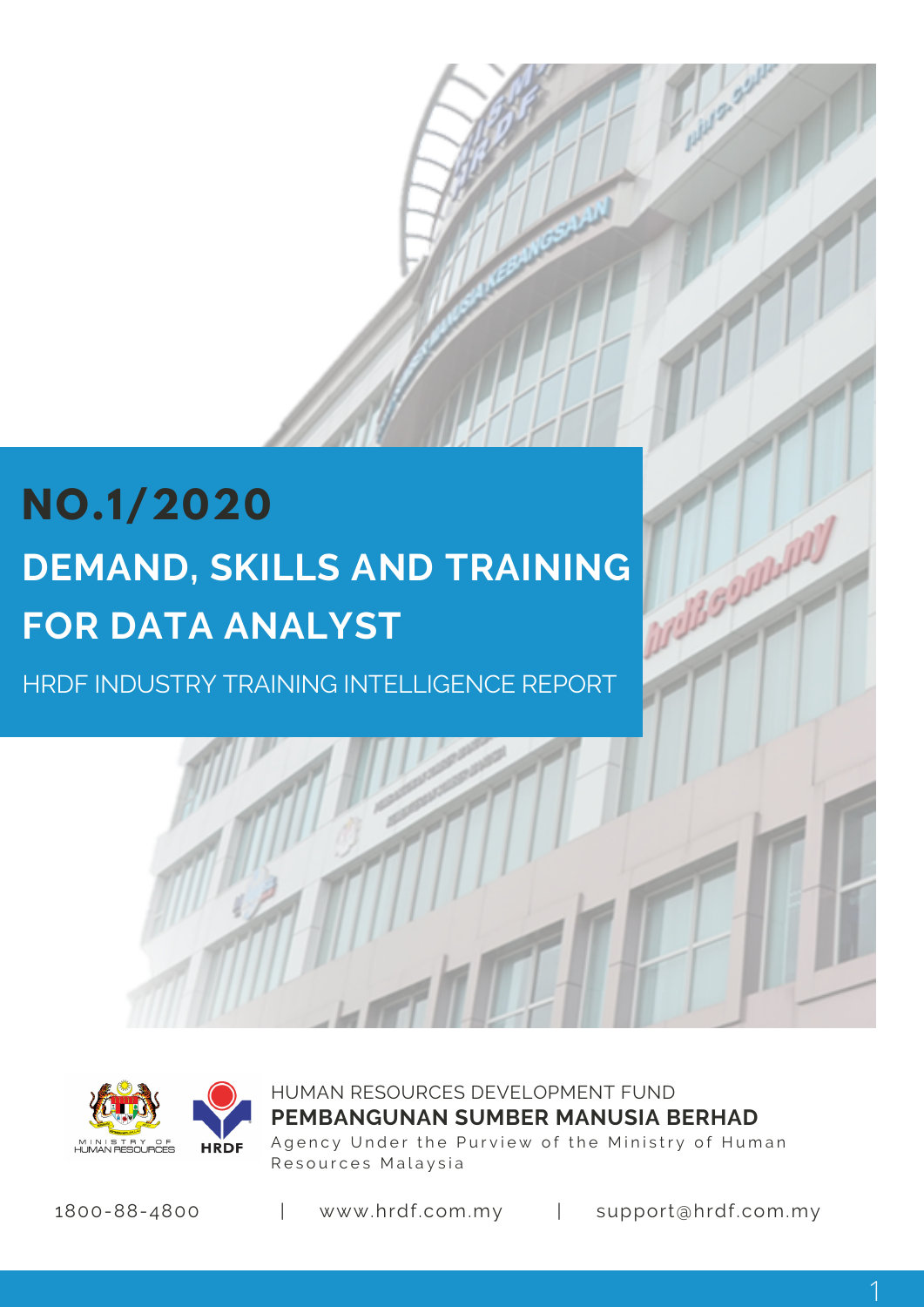**In Malaysia, by 2020 there would be a need for at least 20,000 data professionals and 2,000 data scientists. The job demand as well as salary for qualified Data Analyst in Malaysia is comparatively high. (Source: Multimedia Development Corporation (MDeC), 2017)**



The findings above acknowledge that "data and analytics" will be the key drivers of market competition in the coming years. This suggests 'data analyst will play a key role in data science'. The growing need for data professionals is mainly caused by increase data availability which in turn is increasingly recognised as "the new oil" for business strategies and in data driven decision making. This article will enumerate the demand, skills required by the employers looking for data analyst based on findings from job advertisements in job portals. All information gathered in this report were extracted from job portals employing a data scraping method. All data are the latest as of February 2020.

### **WHAT DOES A DATA ANALYST DO?**

BACKGROUND

A Data Analyst's role is related to data cleaning, transforming and drawing inferences from data.

### TYPE OF DATA

Deals with structured and unstructured data.

COMMON TOOLS



### SOFT SKILLS

Required problem solving skills and knowledge of conducting research.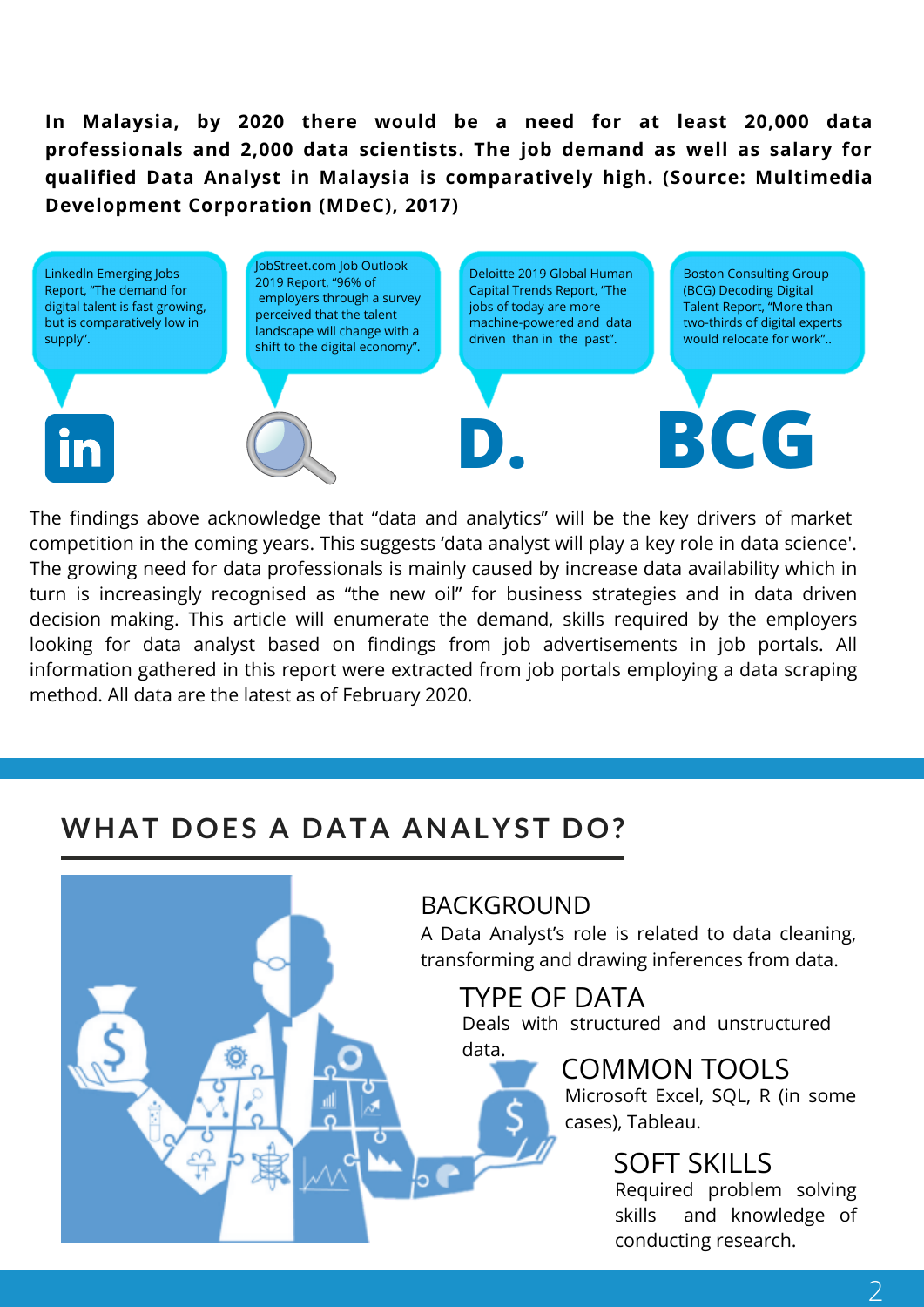### **WHERE ARE THE JOBS?**

Based on current data, the demand for this profession is not limited to the Information Technology sector only. There are other industries (e.g. manufacturing / production, human resources, call centre and consumer products) that are looking to hire data analyst for decision making.

The data also shows that there are 54% of Small and Medium Enterprises (SMEs), likely to hire data analyst at their company while another 45% of jobs are offered by large companies. This indicates that job opportunities for data analyst are not as niche as some would expect.



The insights provided by data analytical tools help in knowing the needs of customers better. As such, Customer Analytics and Experience Analytics are the top tools for data analysis. These initiatives help in developing newer and better products.

With huge interest and demand for data analyst, companies are willing to pay attractive incentives and packages for qualified professionals. Based on the job advertisement, average salaries of data analyst professionals are listed as below:

| <b>Entry Level (0 - 2 years)</b>      | RM 1,200 - RM 3,000        |
|---------------------------------------|----------------------------|
| Junior Executive (1 - 3 years)        | <b>RM 2,000 - RM 7,000</b> |
| <b>Senior Executive (3 - 7 years)</b> | RM 3,500 - RM 12,000       |
| <b>Manager (5 years and above)</b>    | <b>RM 7,000 and above</b>  |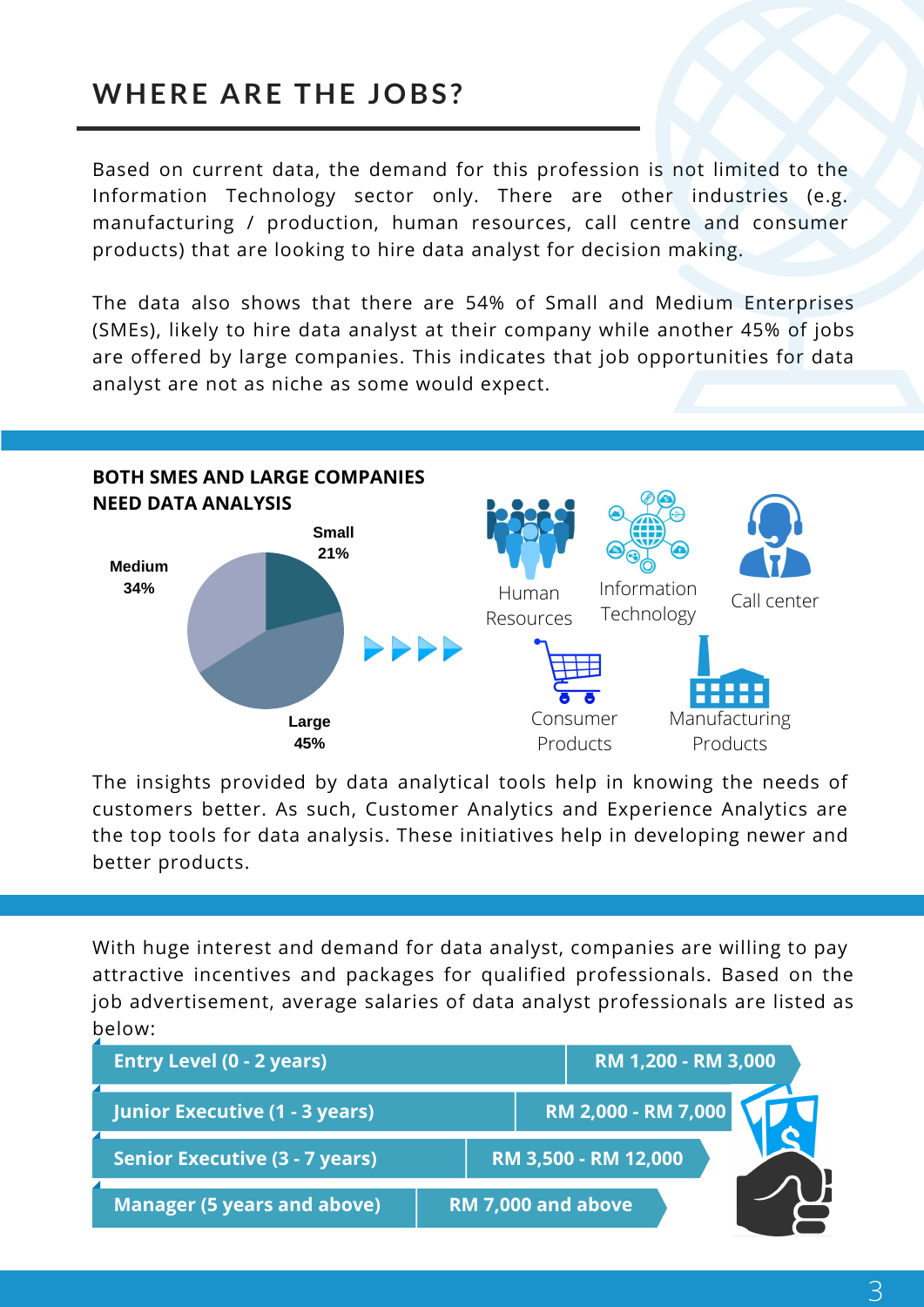## **WHAT SKILLS IN DEMAND REQUIRED BY EMPLOYERS?**



### **COMMON TOOLS USED**

## **SQL**

SQL is an acronym for Structured Query Language. The finding shows that SQL has been listed most by employers. SQL is used for working with relational databases.



Python shows up in about 30% of listings. It's a very popular free open source programming language that works with data, websites and scripting.



R also shows up in 20% of listings. It's a popular free open source language for statistics.

### 链+ableau

In terms of data analytic tools, Tableau shows up as the most required tool needed by employers. Its drag-and-drop business intelligence software makes it easy to create visualisations and dashboards.



Power BI is almost as common as Tableau where 32% of employers required this tool. Power BI is an analytics reporting tool that helps organisations bring together disparate data sets into reporting dashboards.

### **SSAS**

SAS is ranked as the third most command driven software package used for statistical analysis and data visualisation.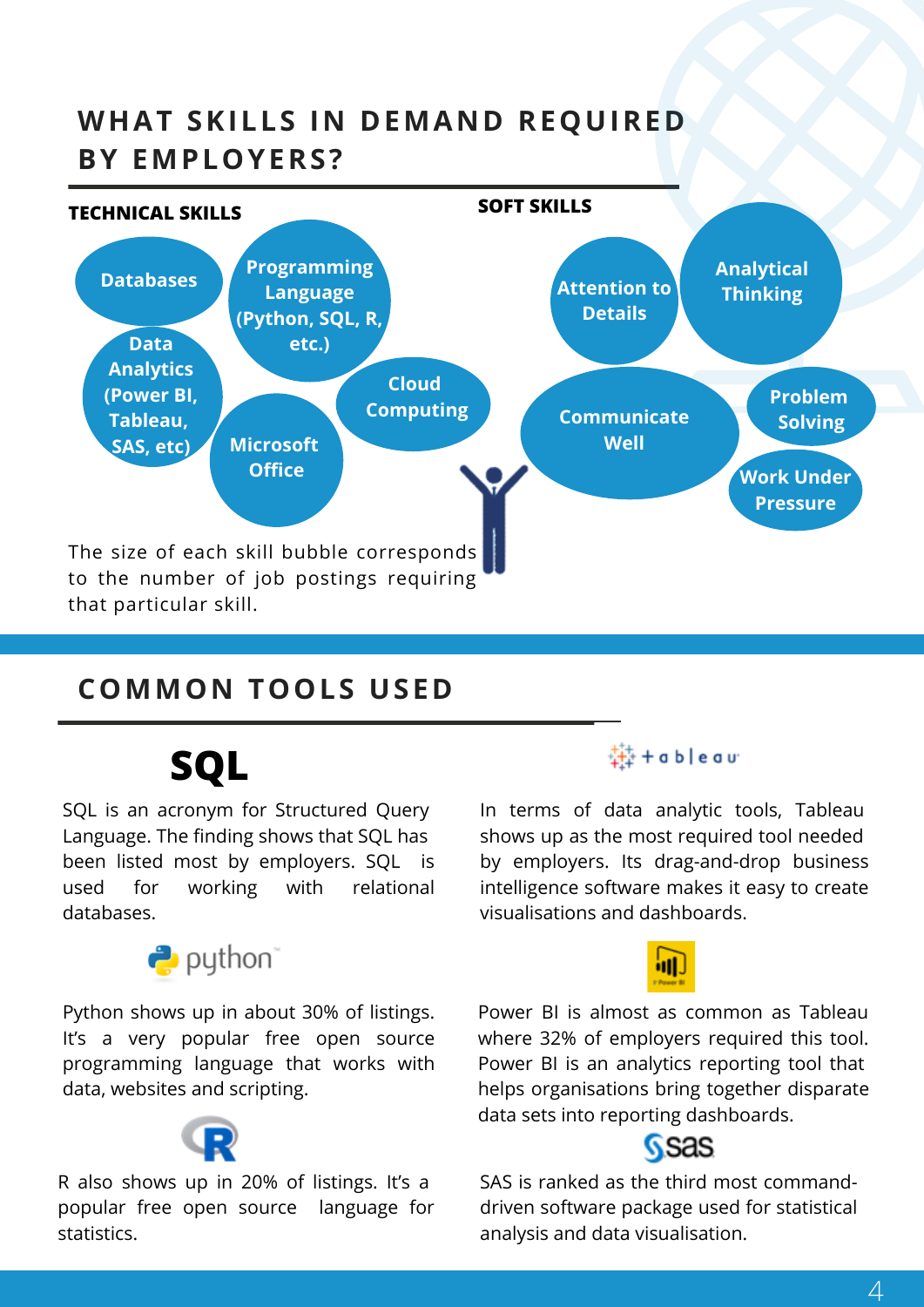## **HOW DOES HRDF SUPPORT TRAINING RELATED TO DATA ANALYST?**

In this section, all information provided are based on HRDF internal data for the year 2019 through training programme analysis by referring to technical skills listed in the previous section. 45,041



Based on HRDF internal data in 2019, 5% of approved training places were related to data analyst technical skills training. Among the examples of those training are:

| Cloud Computing<br>RM883/day<br>Non-Certification                                                   | Cloud<br>Computing                | • ALIBABA Cloud Computing Boot<br>camp (ACCB)<br>RM1,300/day<br>$\bullet$<br>• Professional Certification                                  |
|-----------------------------------------------------------------------------------------------------|-----------------------------------|--------------------------------------------------------------------------------------------------------------------------------------------|
| • Exadata Database Machine: 12c<br>Administration Workshop Ed 2<br>RM1,300/day<br>Non-Certification | <b>Databases</b>                  | • Oracle Database 12c: Performance<br>Management and Tuning<br>RM1,648/day<br><b>Professional Certification</b>                            |
| <b>Full Tableau Training</b><br><b>RM848/day</b><br>Non-Certification                               | <b>Data</b><br>Analytics          | Analysing Data with Power BI<br>$\bullet$ RM936/day<br>Power BI<br><b>Professional Certification</b>                                       |
| • C++ Programming for Engineers<br>RM1,208/day<br>$C + 4$<br>Non-Certification                      | Programming<br>Language           | Neuro - Linguistic Programming (NLP)<br>Certification Courses (Practitioner Level)<br>RM954/day<br>$\bullet$<br>Professional Certification |
| • Advanced Microsoft Excel<br>Functions & Formulas<br>RM636/day<br>Non-Certification                | <b>Microsoft</b><br><b>Office</b> | • Finance Modelling In Excel<br>RM1,300/day<br>$\bullet$<br><b>Professional Certification</b><br>$*_{\mathbf{x} \mathbf{ls}}$              |